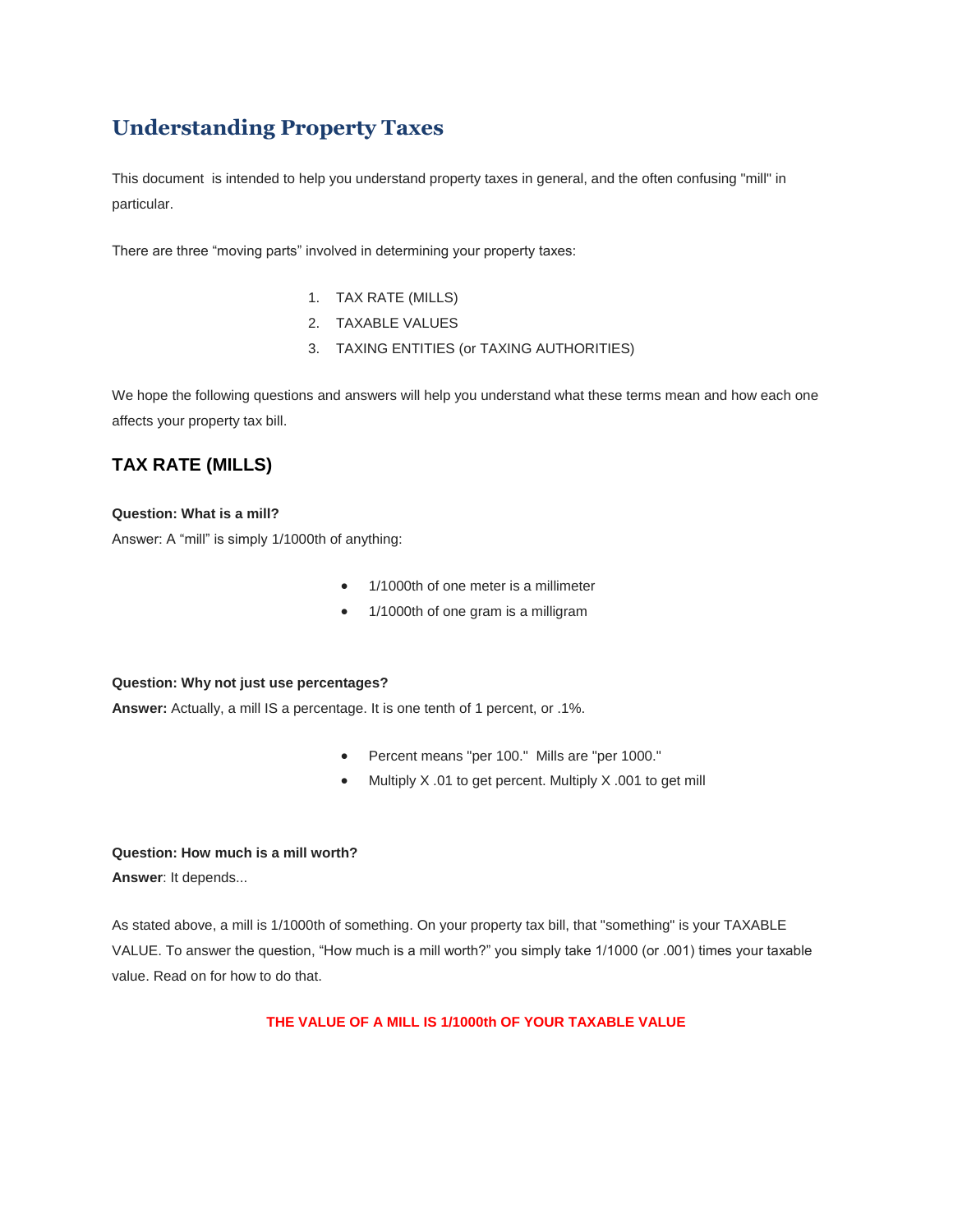## **TAXABLE VALUE**

Taxable value is calculated by multiplying the "True and Full" value of your property times…

- 4.5% for residential property
- 5% for agricultural and commercial property

For example, a home that is worth \$200,000.00 has a taxable value of \$9,000.

 $$200,000 \times 4.5\% = $9,000$ 

Remember, the value of one mill is 1/1000th of the taxable value, so in this example, one mill for this homeowner is \$9.00.\*

*\*You may hear county officials refer to the value of a mill in very large dollar amounts. What they are talking about is the total revenue brought into the county budget for each one mill assessed across all taxpayers in the county.*

## **TAXING ENTITIES**

ŕ

When you pay your property tax bill, you are actually paying taxes to several different TAXING ENTITIES or AUTHORITIES. These are your various forms of local government, including your county, city, township, school board, park board and any other entity that is authorized to levy property taxes.

The example below is not intended to be typical, but demonstrates the point in round figures:

| <b>TAXING ENTITY</b>   | <b>MILLS</b> |
|------------------------|--------------|
| <b>School District</b> | 115          |
| County                 | 60           |
| City                   | 40           |
| Township               | 10           |
| Park District          | 15           |
| <b>Water District</b>  | 5            |
| Library Board          | 1            |
| Rural Fire/Ambulance   | 3            |
| UND Medical School*    | 1            |
| <b>TOTAL</b>           | 250 mills    |